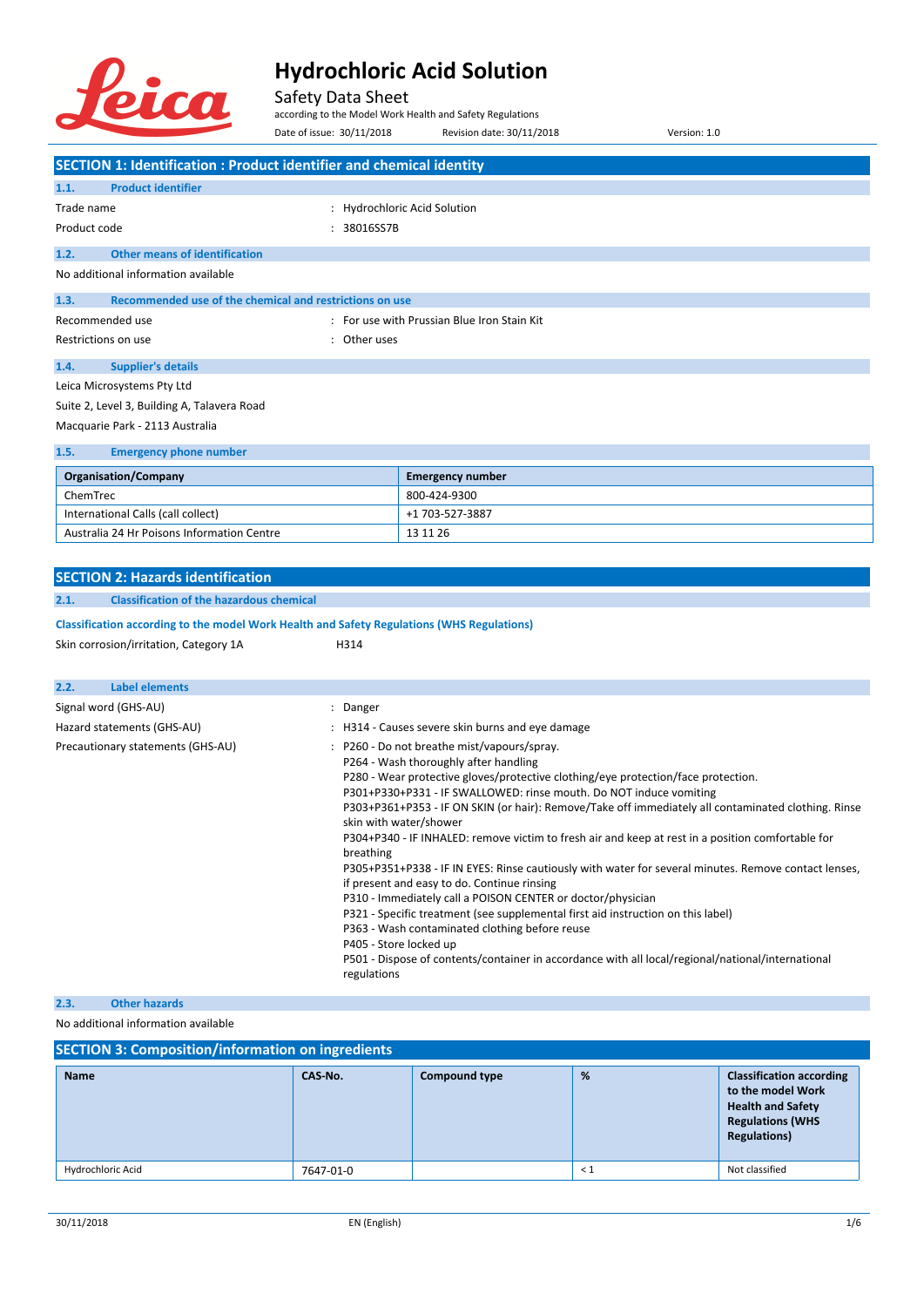### Safety Data Sheet

according to the Model Work Health and Safety Regulations

|                                                                                       | <b>SECTION 4: First aid measures</b>                           |                     |                                                                                |                                                                                                       |
|---------------------------------------------------------------------------------------|----------------------------------------------------------------|---------------------|--------------------------------------------------------------------------------|-------------------------------------------------------------------------------------------------------|
| 4.1.                                                                                  | <b>Description of first aid measures</b>                       |                     |                                                                                |                                                                                                       |
|                                                                                       | First-aid measures general                                     |                     | : Call a physician immediately.                                                |                                                                                                       |
|                                                                                       | First-aid measures after inhalation                            |                     | Remove person to fresh air and keep comfortable for breathing.                 |                                                                                                       |
| First-aid measures after skin contact                                                 |                                                                |                     | immediately.                                                                   | Rinse skin with water/shower. Remove/Take off immediately all contaminated clothing. Call a physician |
|                                                                                       | First-aid measures after eye contact                           |                     | Continue rinsing. Call a physician immediately.                                | Rinse cautiously with water for several minutes. Remove contact lenses, if present and easy to do.    |
|                                                                                       | First-aid measures after ingestion                             |                     | : Rinse mouth. Do not induce vomiting. Call a physician immediately.           |                                                                                                       |
| 4.2.                                                                                  | <b>Symptoms caused by exposure</b>                             |                     |                                                                                |                                                                                                       |
|                                                                                       | Symptoms/effects after skin contact                            |                     | : Burns.                                                                       |                                                                                                       |
|                                                                                       | Symptoms/effects after eye contact                             |                     | : Serious damage to eyes.                                                      |                                                                                                       |
|                                                                                       | Symptoms/effects after ingestion                               |                     | : Burns.                                                                       |                                                                                                       |
| 4.3.                                                                                  |                                                                |                     | Indication of any immediate medical attention and special treatment needed     |                                                                                                       |
|                                                                                       | Other medical advice or treatment                              |                     | : Treat symptomatically.                                                       |                                                                                                       |
|                                                                                       | <b>SECTION 5: Firefighting measures</b>                        |                     |                                                                                |                                                                                                       |
| 5.1.                                                                                  | <b>Extinguishing media</b>                                     |                     |                                                                                |                                                                                                       |
|                                                                                       | Suitable extinguishing media                                   |                     | : Water spray. Dry powder. Foam. Carbon dioxide.                               |                                                                                                       |
| 5.2.                                                                                  | Special hazards arising from the substance or mixture          |                     |                                                                                |                                                                                                       |
|                                                                                       | No additional information available                            |                     |                                                                                |                                                                                                       |
| 5.3.                                                                                  | Special protective equipment and precautions for fire-fighters |                     |                                                                                |                                                                                                       |
|                                                                                       | Protection during firefighting                                 |                     | apparatus. Complete protective clothing.                                       | : Do not attempt to take action without suitable protective equipment. Self-contained breathing       |
|                                                                                       | <b>SECTION 6: Accidental release measures</b>                  |                     |                                                                                |                                                                                                       |
| 6.1.                                                                                  |                                                                |                     | Personal precautions, protective equipment and emergency procedures            |                                                                                                       |
|                                                                                       |                                                                |                     |                                                                                |                                                                                                       |
| 6.1.1.                                                                                | For non-emergency personnel                                    |                     |                                                                                |                                                                                                       |
|                                                                                       | Emergency procedures                                           |                     |                                                                                | : Ventilate spillage area. Avoid contact with skin and eyes. Do not breathe mist/vapours/spray.       |
| 6.1.2.                                                                                | For emergency responders                                       |                     |                                                                                |                                                                                                       |
|                                                                                       | Protective equipment                                           |                     | section 8: "Exposure controls/personal protection".                            | Do not attempt to take action without suitable protective equipment. For further information refer to |
| 6.2.                                                                                  | <b>Environmental precautions</b>                               |                     |                                                                                |                                                                                                       |
|                                                                                       | Avoid release to the environment.                              |                     |                                                                                |                                                                                                       |
| 6.3.                                                                                  | Methods and material for containment and cleaning up           |                     |                                                                                |                                                                                                       |
|                                                                                       | Methods for cleaning up                                        |                     | : Take up liquid spill into absorbent material.                                |                                                                                                       |
|                                                                                       |                                                                |                     |                                                                                |                                                                                                       |
|                                                                                       |                                                                |                     | SECTION 7: Handling and storage, including how the chemical may be safely used |                                                                                                       |
| 7.1.                                                                                  | <b>Precautions for safe handling</b>                           |                     |                                                                                |                                                                                                       |
|                                                                                       | Precautions for safe handling                                  |                     |                                                                                | : Ensure good ventilation of the work station. Avoid contact with skin and eyes. Do not breathe       |
|                                                                                       |                                                                |                     | mist/vapours/spray. Wear personal protective equipment.                        |                                                                                                       |
| Hygiene measures                                                                      |                                                                |                     | wash hands after handling the product.                                         | : Wash contaminated clothing before reuse. Do not eat, drink or smoke when using this product. Always |
| 7.2.                                                                                  | Conditions for safe storage, including any incompatibilities   |                     |                                                                                |                                                                                                       |
| Storage conditions<br>: Store locked up. Store in a well-ventilated place. Keep cool. |                                                                |                     |                                                                                |                                                                                                       |
|                                                                                       | <b>SECTION 8: Exposure controls/personal protection</b>        |                     |                                                                                |                                                                                                       |
| 8.1.                                                                                  | <b>Control parameters - exposure standards</b>                 |                     |                                                                                |                                                                                                       |
|                                                                                       | Hydrochloric Acid (7647-01-0)                                  |                     |                                                                                |                                                                                                       |
| USA - ACGIH                                                                           |                                                                | ACGIH Ceiling (ppm) |                                                                                | 2 ppm                                                                                                 |
| USA - ACGIH<br>Remark (ACGIH)<br>URT irr                                              |                                                                |                     |                                                                                |                                                                                                       |
|                                                                                       |                                                                |                     |                                                                                |                                                                                                       |
|                                                                                       | <b>Exposure limit values for the other components</b>          |                     |                                                                                |                                                                                                       |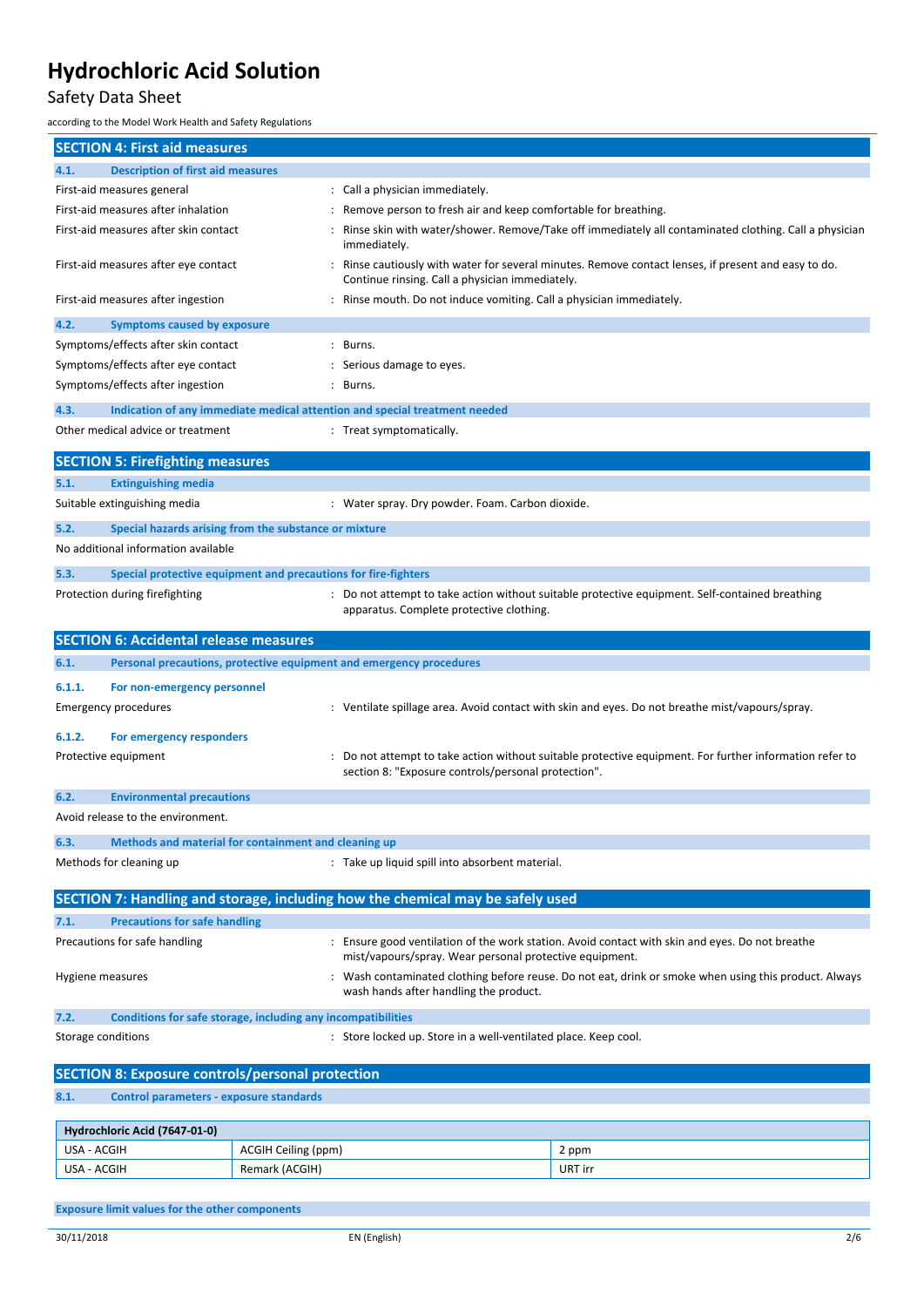### Safety Data Sheet

according to the Model Work Health and Safety Regulations

|                                     | according to the ividuel violin Health and Safety Regulations |                                     |                                                                            |  |  |
|-------------------------------------|---------------------------------------------------------------|-------------------------------------|----------------------------------------------------------------------------|--|--|
| 8.2.                                | <b>Monitoring</b>                                             |                                     |                                                                            |  |  |
| No additional information available |                                                               |                                     |                                                                            |  |  |
|                                     |                                                               |                                     |                                                                            |  |  |
| 8.3.                                | <b>Appropriate engineering controls</b>                       |                                     |                                                                            |  |  |
|                                     | Appropriate engineering controls                              |                                     | : Ensure good ventilation of the work station.                             |  |  |
|                                     |                                                               |                                     |                                                                            |  |  |
| 8.4.                                | <b>Personal protective equipment</b>                          |                                     |                                                                            |  |  |
| Hand protection                     |                                                               | : Protective gloves                 |                                                                            |  |  |
| Eye protection                      |                                                               | : Safety glasses                    |                                                                            |  |  |
|                                     | Skin and body protection                                      | : Wear suitable protective clothing |                                                                            |  |  |
|                                     | Respiratory protection                                        |                                     | : In case of insufficient ventilation, wear suitable respiratory equipment |  |  |
|                                     | Environmental exposure controls                               | : Avoid release to the environment. |                                                                            |  |  |

| <b>SECTION 9: Physical and chemical properties</b> |                |                   |
|----------------------------------------------------|----------------|-------------------|
| Physical state                                     |                | Liquid            |
| Colour                                             | $\ddot{\cdot}$ | Colourless        |
| Odour                                              |                | odourless         |
| Odour threshold                                    |                | No data available |
| рH                                                 |                | $< 1 ( \le 1)$    |
| Relative evaporation rate (butylacetate=1)         |                | No data available |
| Melting point                                      | $\ddot{\cdot}$ | Not applicable    |
| <b>Boiling point</b>                               |                | No data available |
| Flash point                                        |                | No data available |
| Auto-ignition temperature                          |                | No data available |
| Flammability (solid, gas)                          | ÷              | No data available |
| Vapour pressure                                    |                | No data available |
| Relative density                                   |                | No data available |
| Solubility                                         |                | No data available |
| Log Pow                                            |                | No data available |
| Viscosity                                          |                | No data available |
| <b>Explosive properties</b>                        |                | No data available |
| <b>Explosive limits</b>                            |                | No data available |
| Minimum ignition energy                            |                | No data available |
| Fat solubility                                     |                | No data available |

| <b>SECTION 10: Stability and reactivity</b> |                                                                                                           |
|---------------------------------------------|-----------------------------------------------------------------------------------------------------------|
|                                             |                                                                                                           |
| Reactivity                                  | : The product is non-reactive under normal conditions of use, storage and transport.                      |
| Chemical stability                          | Stable under normal conditions.                                                                           |
| Possibility of hazardous reactions          | No dangerous reactions known under normal conditions of use.                                              |
| Conditions to avoid                         | None under recommended storage and handling conditions (see section 7).                                   |
| Hazardous decomposition products            | : Under normal conditions of storage and use, hazardous decomposition products should not be<br>produced. |
|                                             |                                                                                                           |

| <b>SECTION 11: Toxicological information</b> |                                            |     |
|----------------------------------------------|--------------------------------------------|-----|
| Acute toxicity (oral)                        | : Not classified                           |     |
| Acute toxicity (dermal)                      | : Not classified                           |     |
| Acute toxicity (inhalation)                  | : Not classified                           |     |
| Skin corrosion/irritation                    | : Causes severe skin burns and eye damage. |     |
|                                              | $pH: < 1 ( \leq 1)$                        |     |
| Serious eye damage/irritation                | : $pH: < 1 ( \le 1)$                       |     |
| 30/11/2018                                   | EN (English)                               | 3/6 |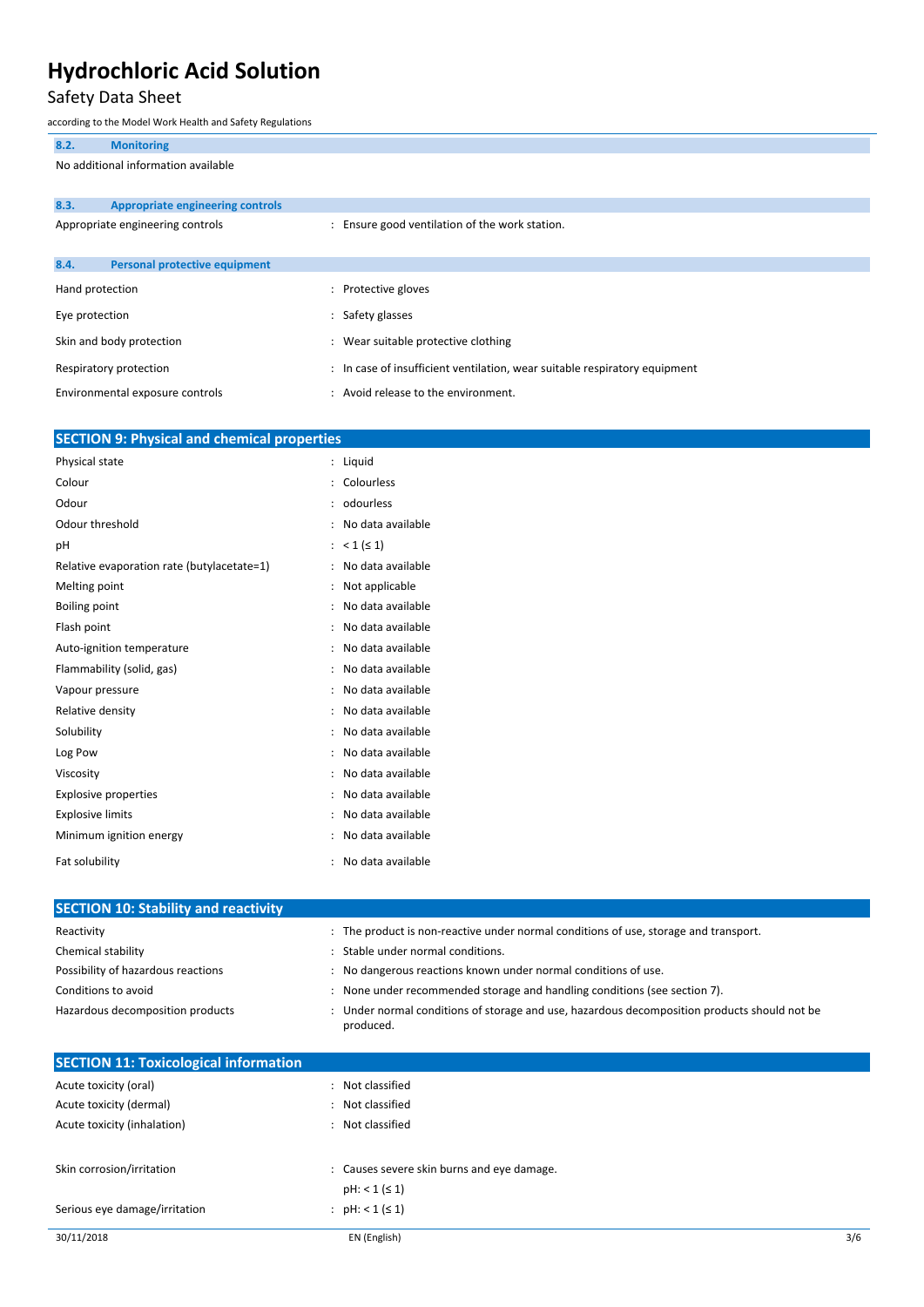### Safety Data Sheet

according to the Model Work Health and Safety Regulations

| Respiratory or skin sensitisation | $\ddot{\phantom{a}}$ | Not classified |
|-----------------------------------|----------------------|----------------|
| Germ cell mutagenicity            | $\ddot{\phantom{a}}$ | Not classified |
| Carcinogenicity                   | $\ddot{\phantom{a}}$ | Not classified |
|                                   |                      |                |
| Reproductive toxicity             | $\ddot{\phantom{a}}$ | Not classified |
| STOT-single exposure              | $\ddot{\phantom{a}}$ | Not classified |
| STOT-repeated exposure            |                      | Not classified |
| Aspiration hazard                 |                      | Not classified |

#### **SECTION 12: Ecological information**

According to the National Code of Practice for the Preparation of Material Safety Data Sheets, Environmental classification information is not mandatory. Information relevant for GHS classification is available on request

| 12.1.             | <b>Ecotoxicity</b>       |                                                                                 |
|-------------------|--------------------------|---------------------------------------------------------------------------------|
| Ecology - general |                          | Before neutralisation, the product may represent a danger to aquatic organisms. |
|                   | Acute aguatic toxicity   | Not classified                                                                  |
|                   | Chronic aquatic toxicity | Not classified                                                                  |
|                   |                          |                                                                                 |

| 12.2. | <b>Persistence and degradability</b> |                                       |
|-------|--------------------------------------|---------------------------------------|
|       | No additional information available  |                                       |
| 12.3. | <b>Bioaccumulative potential</b>     |                                       |
|       | No additional information available  |                                       |
| 12.4. | <b>Mobility in soil</b>              |                                       |
|       | No additional information available  |                                       |
| 12.5. | <b>Other adverse effects</b>         |                                       |
| Ozone |                                      | : Not classified                      |
|       | Other adverse effects                | : No additional information available |

| <b>SECTION 13: Disposal considerations</b> |                                                                                               |
|--------------------------------------------|-----------------------------------------------------------------------------------------------|
| Waste treatment methods                    | : Dispose of contents/container in accordance with licensed collector's sorting instructions. |
|                                            |                                                                                               |

| <b>SECTION 14: Transport information</b>                   |                                               |
|------------------------------------------------------------|-----------------------------------------------|
| 14.1.<br><b>UN</b> number                                  |                                               |
| UN-No. (IMDG)                                              | : 1789                                        |
| UN-No. (IATA)                                              | : 1789                                        |
| 14.2.<br><b>Proper Shipping Name - Addition</b>            |                                               |
| Proper Shipping Name (IMDG)<br>Proper Shipping Name (IATA) | <b>HYDROCHLORIC ACID</b><br>Hydrochloric acid |
|                                                            |                                               |

| 14.3.                             | <b>Transport hazard class(es)</b> |   |                |   |
|-----------------------------------|-----------------------------------|---|----------------|---|
| <b>IMDG</b>                       |                                   |   |                |   |
| Transport hazard class(es) (IMDG) |                                   |   | $\therefore$ 8 |   |
| Danger labels (IMDG)              |                                   |   | $\therefore$ 8 |   |
|                                   |                                   | ÷ |                | 8 |
| <b>IATA</b>                       |                                   |   |                |   |

| Transport hazard class(es) (IATA) | -8 |
|-----------------------------------|----|
| Hazard labels (IATA)              | -8 |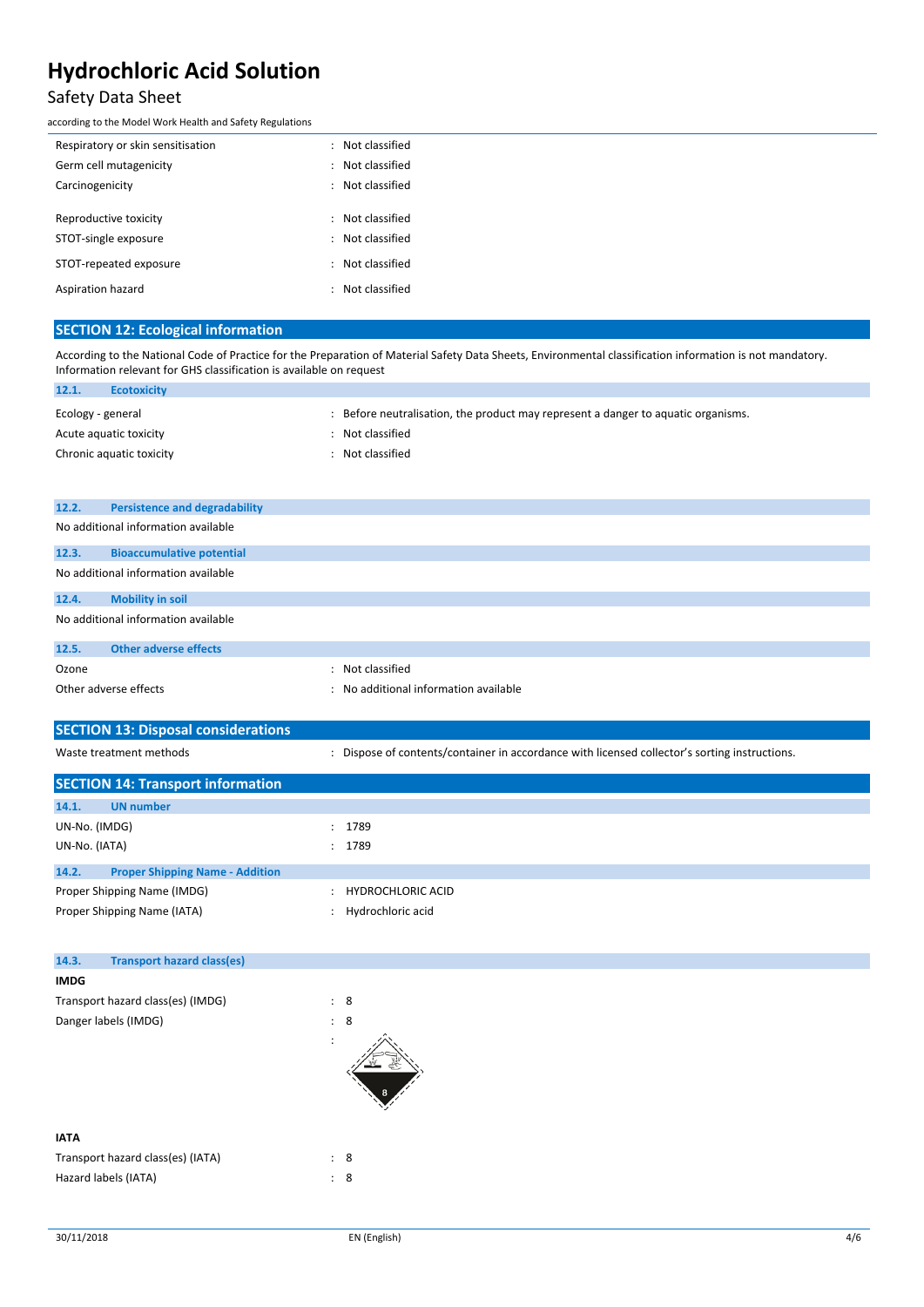Safety Data Sheet

according to the Model Work Health and Safety Regulations

| 14.4.<br><b>Packing group</b>                    |                                                                                                                                                            |     |
|--------------------------------------------------|------------------------------------------------------------------------------------------------------------------------------------------------------------|-----|
| Packing group (IMDG)                             | $\therefore$ $\blacksquare$                                                                                                                                |     |
| Packing group (IATA)                             | $\therefore$ $\Box$                                                                                                                                        |     |
| 14.5.<br><b>Environmental hazards</b>            |                                                                                                                                                            |     |
| Marine pollutant                                 | : No                                                                                                                                                       |     |
| 14.6.<br><b>Special precautions for user</b>     |                                                                                                                                                            |     |
| Specific storage requirement                     | : No data available                                                                                                                                        |     |
| Shock sensitivity                                | : No data available                                                                                                                                        |     |
| 14.7.<br><b>Additional information</b>           |                                                                                                                                                            |     |
| Other information                                | : No supplementary information available                                                                                                                   |     |
| Transport by road and rail                       |                                                                                                                                                            |     |
| Not applicable                                   |                                                                                                                                                            |     |
| <b>Transport by sea</b>                          |                                                                                                                                                            |     |
| UN-No. (IMDG)                                    | : 1789                                                                                                                                                     |     |
| Special provisions (IMDG)                        | : 223                                                                                                                                                      |     |
| Limited quantities (IMDG)                        | : 5L                                                                                                                                                       |     |
| Excepted quantities (IMDG)                       | : E1                                                                                                                                                       |     |
| Packing instructions (IMDG)                      | : P001, LP01                                                                                                                                               |     |
| IBC packing instructions (IMDG)                  | : IBC03                                                                                                                                                    |     |
| Tank instructions (IMDG)                         | : T4                                                                                                                                                       |     |
| Tank special provisions (IMDG)                   | $:$ TP1                                                                                                                                                    |     |
| EmS-No. (Fire)                                   | : F-A - FIRE SCHEDULE Alfa - GENERAL FIRE SCHEDULE                                                                                                         |     |
| EmS-No. (Spillage)                               | : S-B - SPILLAGE SCHEDULE Bravo - CORROSIVE SUBSTANCES                                                                                                     |     |
| Stowage category (IMDG)                          | $\therefore$ C                                                                                                                                             |     |
| Properties and observations (IMDG)               | : Colourless liquid.An aqueous solution of the gas hydrogen chloride. Highly corrosive to most<br>metals. Causes burns to skin, eyes and mucous membranes. |     |
| Air transport                                    |                                                                                                                                                            |     |
| UN-No. (IATA)                                    | : 1789                                                                                                                                                     |     |
| PCA Excepted quantities (IATA)                   | : E1                                                                                                                                                       |     |
| PCA Limited quantities (IATA)                    | : Y841                                                                                                                                                     |     |
| PCA limited quantity max net quantity (IATA)     | : 1L                                                                                                                                                       |     |
| PCA packing instructions (IATA)                  | : 852                                                                                                                                                      |     |
| PCA max net quantity (IATA)                      | : 5L                                                                                                                                                       |     |
| CAO packing instructions (IATA)                  | : 856                                                                                                                                                      |     |
| CAO max net quantity (IATA)                      | : 60L                                                                                                                                                      |     |
| Special provisions (IATA)                        | : A3                                                                                                                                                       |     |
| ERG code (IATA)                                  | : 8L                                                                                                                                                       |     |
| 14.8.<br><b>Hazchem or Emergency Action Code</b> |                                                                                                                                                            |     |
| Hazchemcode                                      | : Not applicable                                                                                                                                           |     |
| <b>SECTION 15: Regulatory information</b>        |                                                                                                                                                            |     |
| 15.1.                                            | Safety, health and environmental regulations/legislation specific for the substance or mixture                                                             |     |
| No additional information available              |                                                                                                                                                            |     |
| 15.2.<br><b>International agreements</b>         |                                                                                                                                                            |     |
| No additional information available              |                                                                                                                                                            |     |
| 30/11/2018                                       | EN (English)                                                                                                                                               | 5/6 |